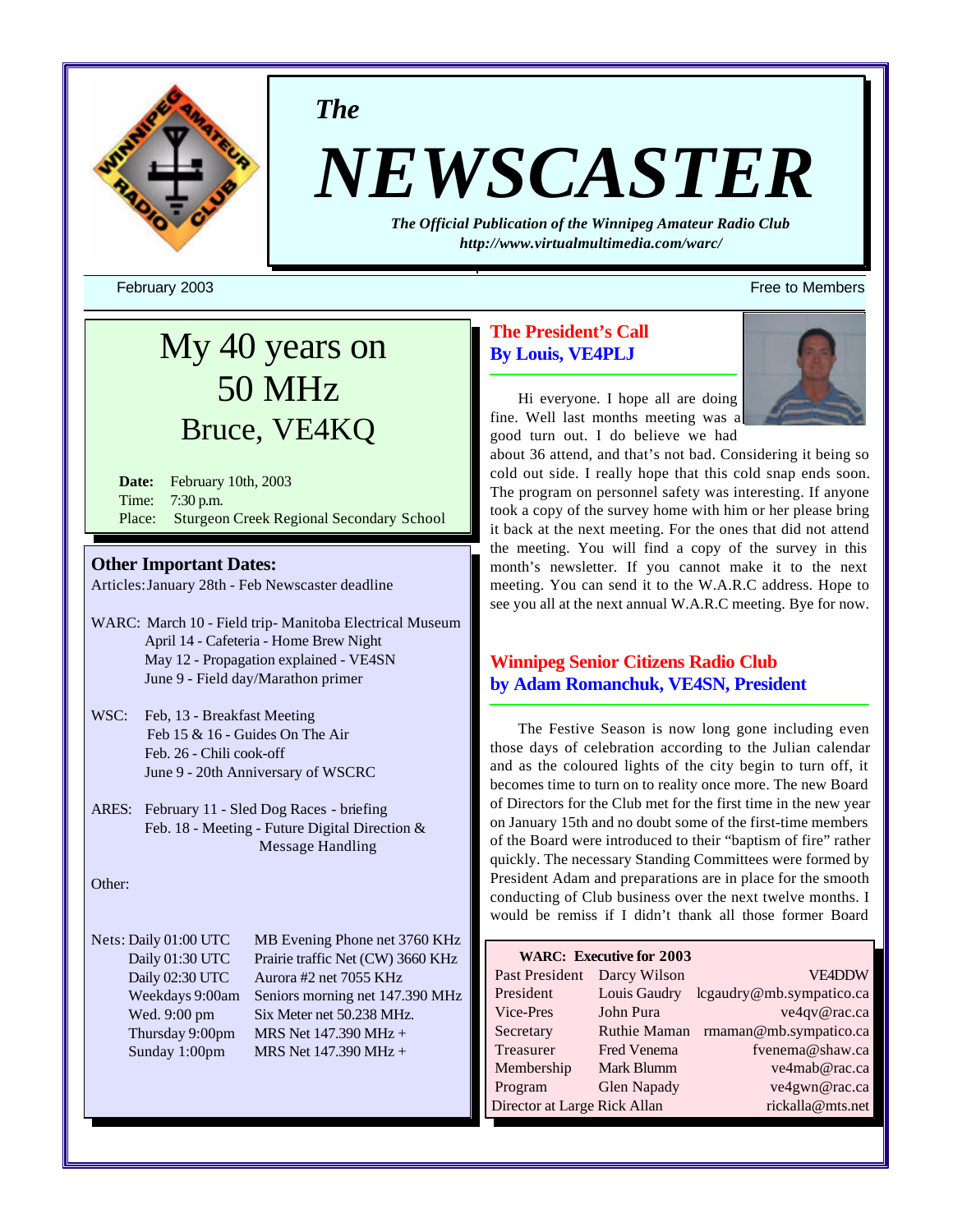members who did such a tremendous job during their tenure and who decided, for various reasons, not to stand for re-election. On behalf of all WSCRC members, thanks for a job well done!

Our first monthly breakfast social of the year was held on January 9th at the usual location, Garden City Inn at McPhillips and Jefferson. Twenty six persons attended in spite of the rather chilly temperature that morning and enjoyed good food and good companionship. The lucky winner of the free breakfast draw was Willard Elliott, VE4WJE. The next breakfast gathering is scheduled for February 13th.

For all you Chefs and "wanna be" Chefs, it is time to get your favourite chili recipes, purchase the necessary ingredients and enter the WSCRC Chili Cook-off to be held on February 26th, 2003 between the hours of 11 a.m. and 3 p.m. in the clubrooms at 598 St. Mary's Road. Entries will be judged for the best-tasting chili and even if you can't boil water without burning it, come out for the fun and get to sample some real scrumptious chili. Pass the Pepto Bismal please!!

Classes for Morse code began on Tuesday, January 14th with an enrollment of twenty three persons. It was necessary to split the group into three separate classes due to the number of people and also because there were some who had more exposure to the code than others. Another factor was the chance for students to select which evening class they would be most able to attend. The code classes are being held on Monday, Tuesday, Wednesday and Thursday evenings from 7 p.m. to 8:30 p.m.



Once again our Club is hosting the Girl Guides On The air for the weekend of February 15th and 16th from 10 a.m. To 3 p.m. At this time we have 21 Guides from the St. Vital area who will make an appearance on those days. However, we extend an invitation to Girl Guides anywhere to attend and have the opportunity to talk with other Guides anywhere in the world via ham radio. Listen for VE4CGG.

Finally, this year is the twentieth anniversary of The Winnipeg Senior citizens Radio Club and we are hoping to be able to plan some social activities to celebrate this milestone. It is important for the membership to get involved. If anyone has a good idea for any form of social activity, please get in touch with the Club and specifically with Alf Keber, VE4ALF and let your voice be heard!

**From the Planning Chair: Glen, VE4GWN**



First I must thank everyone involved in presenting the O.S.C.A.R. award to me. I didn't even know that I was in the running for it. As I think back to the names that I remember on the plaque, some I have met, others I have only heard of, I feel honoured to be added to this list.

I hope everyone who attended the January meeting got some good ideas form Constable Campbell. I know I did. The executive has had Ruthie VE4CRS our secretary write a thank you to Constable Campbell (Ruthie has a way with words).

February Bruce VE4KQ will be giving a presentation called "My 40 years on 50 MHz.". I am looking forward to this, as are the others who check in on the Winnipeg 6 meter net (Wednesday evenings 2100 local 50.238 +/- QRN). Even if you are not interested in this band (at this time) please come out, you may get a new opinion about 6 meters.

**March our meeting will NOT be at our usual location**. We will be meeting at the Manitoba Hydro Museum, 680 Harrow St. here in Winnipeg. We will meet there for 1930; they have a guided tour that will last about 1-½ hours. There will no business meeting on this night. There should be a map of how to find the museum in this News Caster, and one in the March issue as well. Thank-you to Derek VE4HAY for suggesting this tour.

The March meeting will also be the deadline for a volunteer to chair the Flea Market (April 27th). If we don't have someone come forward before the March meeting the Spring Flea Market will be canceled. If you wish to chair this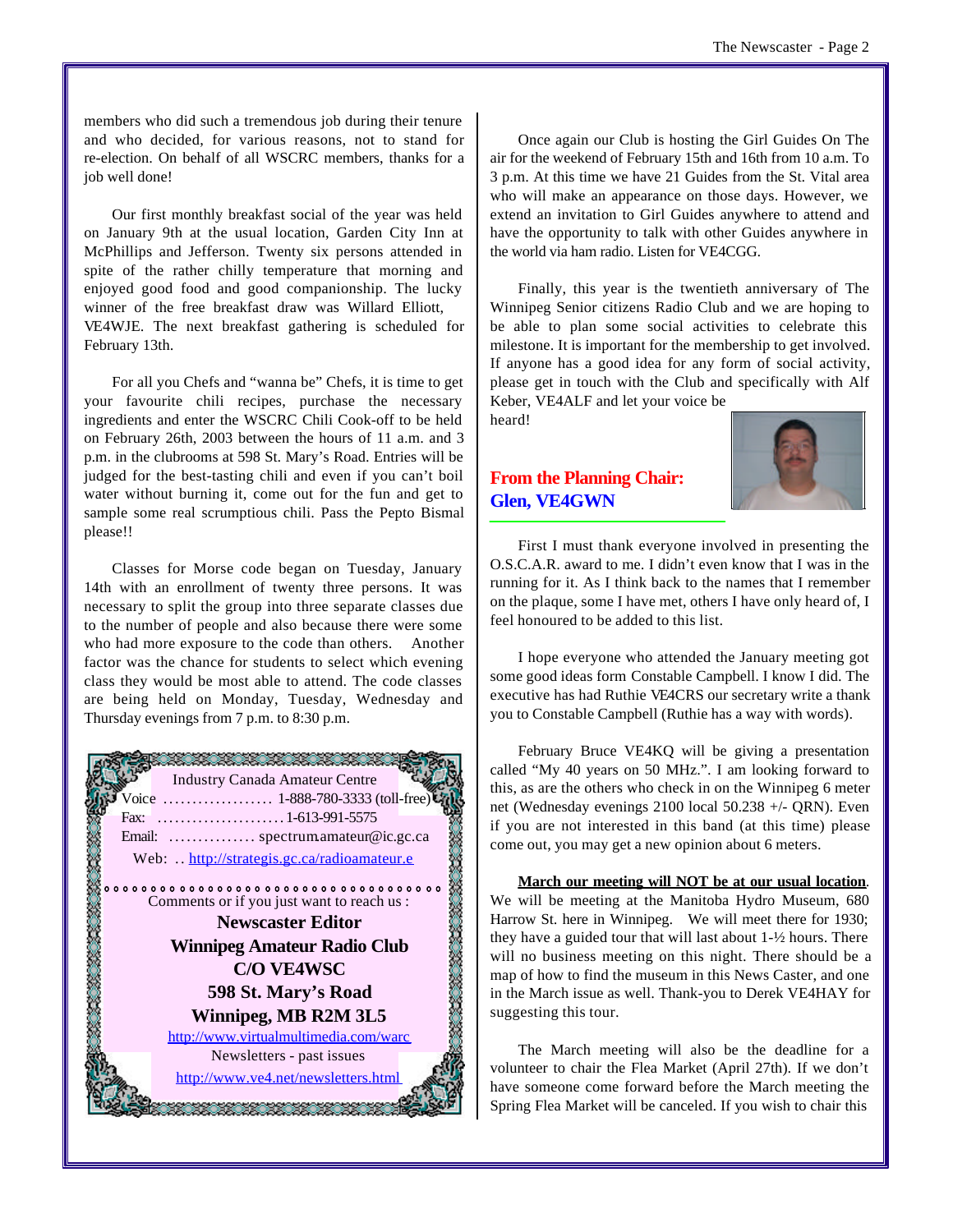event please contact one of the executive soon. We have already paid for the hall. So please come forward and help out your club!

I spoke to Bob, VE4RCJ about field day. Things have changed and he can't run it this year, but is willing to help. Bob has been well involved with running field day the past two years, and has compiled a checklist of what needs to be done. We are hoping to have someone to chair the field day committee, and others to help out. If you wish to chair the committee, or even help out please contact one of the executive soon. Again I will say, please come forward and support your club!

I'm still looking for ideas for presentations for next year. If you have something that you wish to share with the club, know of someone that may have something interesting for the club, or even if there is a topic you want to see covered please let me know. My phone is still 831 8082, my e-mail is still ve4gwn@rac.ca, and I still monitor the VE4WPG repeater (that is on 147.390+) most evenings.

# Yes it's coming.... And soon. **Home Brew Night** April 14th

WWWWWWWW

What have you decided to build ? If you start now, you should have it built in time for the big night. So start building and show your soldering prowlness by bringing your project out on April 14th, to be judged by your fellow hams. If you are lost for idea's, check out these sites on home brew projects.

<http://homepage.tinet.ie/~ei9gq/homebrew.html> <http://www.ku4ay.net/homebrew.html> <http://www.ac6v.com/homebrew.htm> <http://www.ac6v.com/homebrew.htm> <http://wb0nni.dakotamade.com/> <http://www.qsl.net/ve3rgw/dream.html> <http://www.tecsolv.com/cq/>

111111111

# **Silent Keys**

We are sorry to report the following 3 amateurs are now Silent Keys.

*VE4ANA - Anna Horning VE4IM - Ivan Morin VE4GJ - Vic Rowe*

# **Contest Calendar**

#### *February*

| 10-10 Inter. Winter Contest              | <b>SSB</b>  | 0001Z   | Feb 1            |
|------------------------------------------|-------------|---------|------------------|
| Minnesota QSO Party                      |             | 1400Z   | Feb 1            |
| FYBO Winter QRP Field Day                |             | 1400Z   | Feb 1            |
| Delaware QSO Party                       |             | 1700Z   | Feb 1            |
| <b>Mexico RTTY International Contest</b> |             | 1800Z   | Feb 1            |
| North American Sprint                    | Phone       | 0000Z   | Feb <sub>2</sub> |
| Six Club 2nd Winter Contest              |             | 2300Z   | Feb <sub>7</sub> |
| <b>CQ/RJ WW RTTY WPX Contest</b>         |             | 0000Z   | Feb 8            |
| Asia-Pacific Sprint                      | CW          | 1100Z   | Feb 8            |
| <b>Dutch PACC Contest</b>                |             | 1200Z   | Feb 8            |
| <b>YL-OM Contest</b>                     | CW          | 1400Z   | Feb 8            |
| <b>FISTS Winter Sprint</b>               |             | 1700Z   | Feb 8            |
| <b>OMISS QSO Party</b>                   |             | 1700Z   | Feb 8            |
| RSGB 1.8 MHz Contest                     | <b>CW</b>   | 2100Z   | Feb 8            |
| North American Sprint                    | CW          | 0000Z   | Feb 9            |
| <b>QRP ARCI Winter Fireside</b>          | <b>SSB</b>  | 2000Z   | Feb 9            |
| <b>ARRL School Club Roundup</b>          |             | 1300Z   | Feb 10           |
| <b>ARRL Inter. DX Contest</b>            | <b>CW</b>   | 0000Z   | Feb 15           |
| <b>YL-OM Contest</b>                     | <b>SSB</b>  | 1400Z   | Feb 15           |
| CQ 160-Meter Contest                     | <b>SSB</b>  | 2200Z   | Feb 21           |
| <b>REF Contest</b>                       | <b>SSB</b>  | 0600Z   | Feb 22           |
| <b>UBA DX Contest</b>                    | CW          | 1300Z   | Feb 22           |
|                                          | <b>RTTY</b> | 1800Z   | Feb 22           |
| North American QSO Party                 |             |         |                  |
| <b>Russian PSK WW Contest</b>            |             | 0000Z   | Feb 23           |
| High Speed Club CW Contest               |             |         | 0900Z Feb 23     |
| North Carolina QSO Party                 |             | 1700Z   | Feb 23           |
| <b>CQC Winter QSO Party</b>              |             | 2200Z   | Feb 23           |
| <b>March</b>                             |             |         |                  |
| <b>ARRL Inter. DX Contest</b>            | Phone 0000Z |         | Mar 1            |
| Open Ukraine RTTY Championship           |             | 2200Z   | Mar 1            |
| DARC 10-Meter Digital Contest            |             | 1100Z   | Mar 2            |
| <b>SARL Field Day Contest</b>            |             | 1000Z   | Mar 8            |
| <b>RSGB Commonwealth Contest</b>         | CW          | 1000Z   | Mar <sub>8</sub> |
| North American Sprint                    | RTTY        | 0000Z   | Mar 9            |
| <b>UBA Spring Contest</b>                | CW          | 0700Z   | Mar 9            |
| <b>NSARA</b> Contest                     |             | 1200Z   | Mar 9            |
| Wisconsin QSO Party                      |             | 1800Z   | Mar 9            |
| <b>YLISSB QSO Party</b>                  | <b>SSB</b>  | $0000Z$ | Mar 15           |
| 10-10 Mobile Contest                     |             | 0000Z   | Mar 15           |
| <b>BARTG</b> Spring                      | RTTY        | 0200Z   | Mar 15           |
| <b>SARL VHF/UHF Contest</b>              |             | 1000Z   | Mar 15           |
| <b>Russian DX Contest</b>                |             | 1200Z   | Mar 15           |
| <b>AGCW VHF/UHF Contest</b>              |             | 1600Z   | Mar 15           |
| Virginia QSO Party                       |             | 1800Z   | Mar 15           |
| Oklahoma QSO Party                       |             | 2300Z   | Mar 21           |
| <b>CLARA</b> and Family HF Contest       |             | 1700Z   | Mar 22           |
| Spring QRP Homebrewer Sprint             |             | 0000Z   | Mar 24           |
| CQ WW WPX Contest                        | <b>SSB</b>  | 0000Z   | Mar 29           |
|                                          |             |         |                  |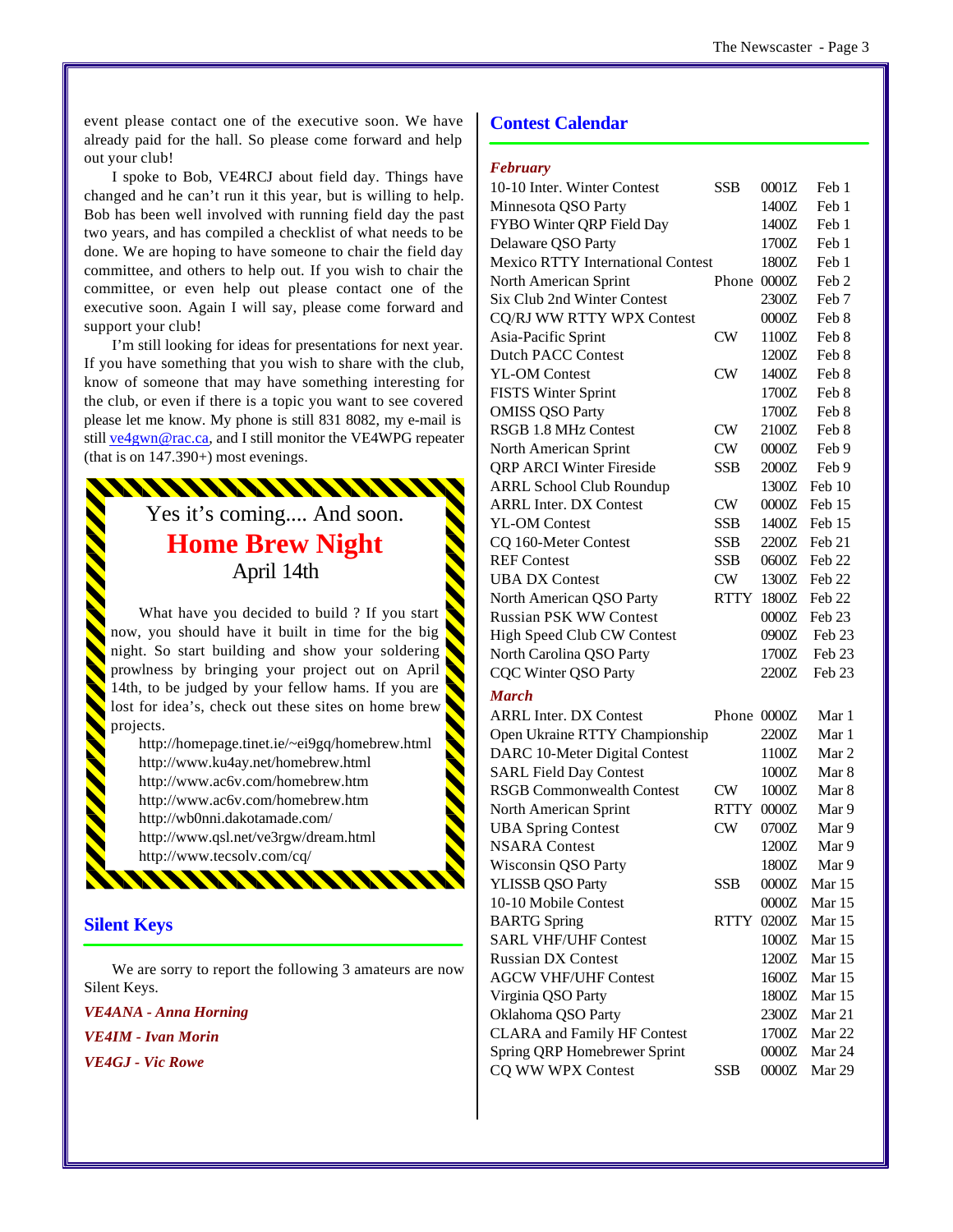# **Minutes for W.A.R.C. January 13th, 2003 Submitted by Ruthie, VE4CRS**

Meeting called to order by President Louis VE4PLJ at 1930 hrs. Introductions followed. 35 members and 2 visitors attended. Regrets: - Mark VE4MAB

Motion to accept minutes of December party minutes as printed in Newscaster by Derek VE4HAY, seconded by David VE4DAR. Carried.

# *Old Business*

Trailer: - Glen VE4GWN reported on behalf of executive that after much discussion and appreciation, decided not to accept offer re trailer due to lack of funds and volunteers. Great idea but impractical. Motion not to outfit trailer for WARC purposes by Gord VE4GF, seconded by Tom VE4SE. Carried.

Flea Market: - Date changed to April 27th, 2003. April 20th is Easter Sunday. In need of volunteer to coordinate. Deadline for volunteer to come forth for coordinating Flea Market is WARC March monthly meeting. Flea Market will be cancelled if no one comes forth even though hall is paid for. Date change and March deadline will be announced on weekly MRS net.

Field Day: - One volunteer has come forth to coordinate, but needs 2 or 3 others to CO-coordinate. Needs a commitment no later than April. Will not coordinate alone.

#### *Treasurer's Report Fred VE4FV*

| For month ending December 2002: -    |  |
|--------------------------------------|--|
|                                      |  |
| Expenses: School Rental: - \$ 650.00 |  |
| Xmas Party: - \$275.27               |  |
|                                      |  |
| Bank balance: \$5,930.98             |  |

#### *Programs Glen VE4GWN*

This evening: - Police Department on Crime Prevention. February: - Bruce VE4KQ "My 40 years on 50 MHz".

March: - Field Trip to MB Hydro Museum. Begins at 1930 hours for an hour and a half. Will include address and map in Newscaster.

April: - Home Brew night.

May: - Adam VE4SN on propagation.

June: - Marathon, Field Day previews and elections.

# *RAC*

Derek VE4HAY announced that RAC is looking for new editor for RAC bulletins.

# *ARES Jeff VE4MBQ*

- 1. Planning for 2003 MB Marathon is underway. Meeting with Technical Director 14 Jan, Radio Group planning meeting 28 Jan. Last year's volunteers will receive email toward end of January. Replies go to Robert VE4RST who is volunteer coordinator. Robert will have submission in Feb. Newscaster. Last year's operation involved over 70 operators covering course checkpoints, lead and sweep cars, sweep buses, medical vehicles, two separate Net Control Locations, back-up operators, etc. Except for transit operators and reserve people most assignments are done in pairs, generally newer operators are stationed with experienced operators. The Marathon is an ideal operation for both experienced and new operators to get involved with public service communications.
- 2. WPGARES General Meeting is Tue. 21 Jan 1900h at Sir Wm Stephenson Library. Scheduled topic is Packet Radio Operations at Head of the Red Regatta.
- 3. Still looking for 2 volunteer operators with snowmobiles for Festival du Voyager Sled Dog Races 15, 16 Feb. Will be running a test net Sun 26 Jan. examining repeater coverage along the course. Still need 4-5 operators for test.
- $\triangle$  From members:
- Need HT testing from bus for Marathon.

wMarathon 25th anniversary. Looking for the volunteers who have participated 25 years.

wNeed to mention Amateur Radio Participation in their press communications.

From Wayne VE4WR: -

- 1. CASARA Civil Air Search and Rescue Association: 3,800 members across Canada, mostly pilots who volunteer to assist civil authorities and GSARC – Ground Search and Rescue Association of Canada. These 2 groups help police, red cross and ARES to conduct large and small scale searches. Many CASARA members are Radio Amateurs and many of them are active in ARES across Canada. If ARES and CASARA and EMO learn to share a common simplex frequency like 148.685 MHz, then better search results can be expected.
- 2. ERTS plan continues to grow slowly but surely and is becoming growth area for potential Radio Amateurs from Aboriginal and Metis communities.

#### *DX Sleuths Adam VE4SN*

# Recommends:

Liberia, EL. Ashley, EL2AR has been QRV on 15 meters SSB around 1800z.

Minami Torishima, JD1. JD1YBJ is QRV from the Loran Radio Club. Active on 17 meters between 2200 and 0600z. QSL via JH1EEP.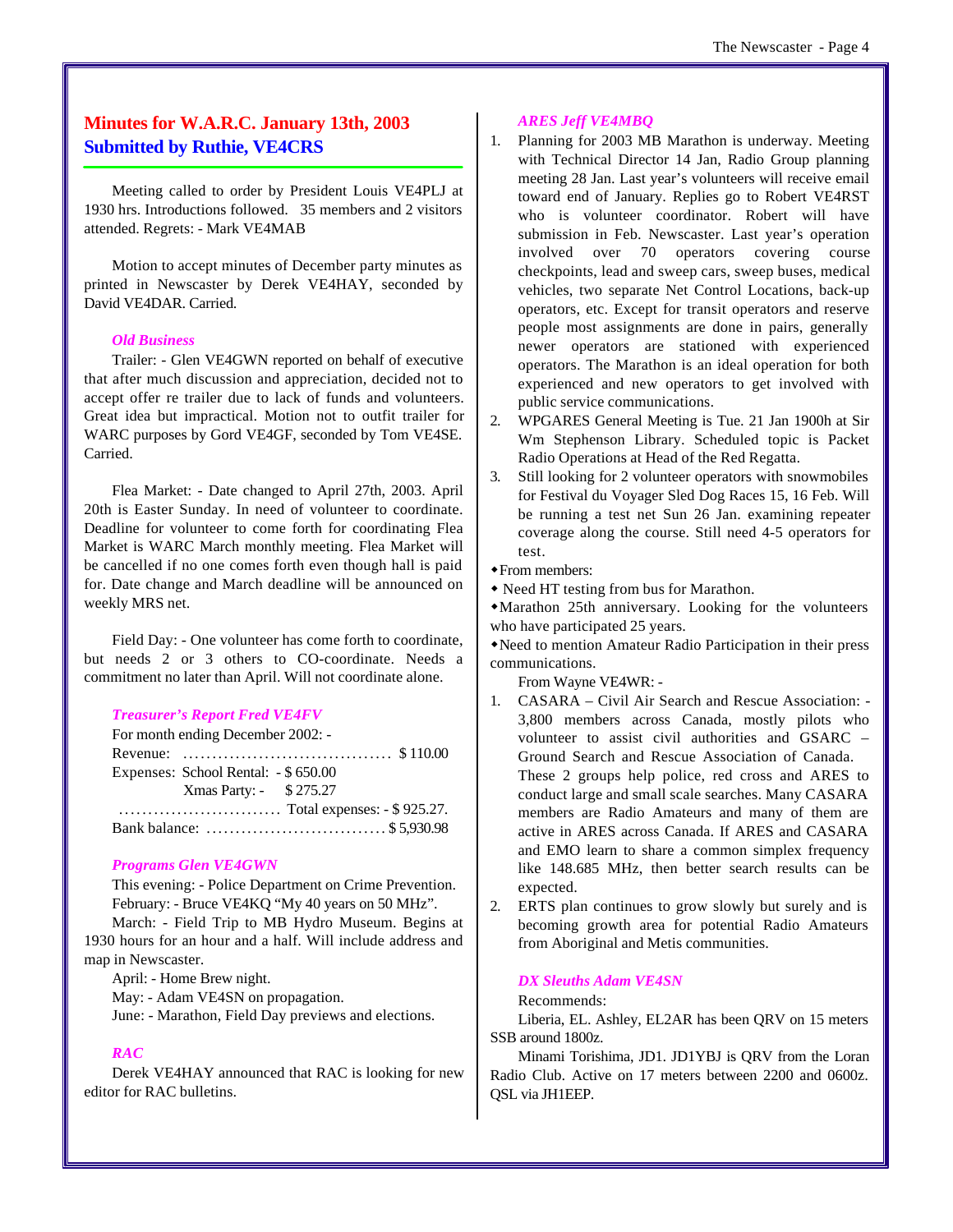Lebanon, OD. OD5/OK1MU has been QRV on 30 meters around 0300z. QSL via the OK DX Foundation, Czech Republic.

St. Maarten, PJ6. Lee, VP2VE will be active as PJ5/K3RGD from Saint Eustatius Island, IOTA NA-145, from January 10 to February 10. QSL via WA2NHA. Meanwhile, DJ4SO will be QRV as PJ6/DJ4S) from Saba during this same time. Activity will be on 160 to 6 meters using CW, SSB and RTTY. QSL to home call.

Antarctica. Micky, VP8ROT is QRV from Rothera Base has been active on 20 meters from around 0200 5 0500z. QSL via GM0HCQ.

South Africa, ZS. Members of the Vaal Triangle ARC are QRV as ZS90SAP on 80, 40, 20, 10 and 6 meters until December 31. This operation is to celebrate the 90th anniversary of the South African Police Service. QSL via ZS6ZYM.

-Conditions not good.

-Winter RAC contest: - Bad Friday night, didn't start opening up until 0930h next morning. It is drawing international interest.

# *Presentation*

Dick VE4HK presented the 2002-2003 OSCAR award to Glen VE4GWN. Dick gave the history of the award which began in 1977/78 and is given for Outstanding Service Concerning Amateur Radio. He also listed all Glen's accomplishments since he became a ham. Congratulations, Glen. You certainly deserve this award!

## *New Business*

1.Survey: - WARC survey was handed out to members for completion, to be handed in before presentation.

2.Bob VE4ZAP requested access to WARC files for photocopying. Any information to be published will be decided with executive and club members before publishing.

David VE4DAR suggested Bob's request be taken under advisement. Tom VE4SE noted that no files were received when Ruth VE4XYL became secretary. Bert VE4AND noted that filing cabinet at WSC is empty, and there may be files in boxes in basement. Louis VE4PLJ will look into matter.

# *Good and Welfare*

David VE4DAR noted problem re computer logging program while contesting. Need to EXIT according to program, not X at right-hand corner.

50/50 draw: - Bob VE4ZAP Attendance draw: - Rick VE4RA

### *Presentation*

Winnipeg Police Crime Prevention Unit.

A most eye-opening presentation, with much appreciation and thanks.

Important phone numbers:- "Crime in Progress" - 911. "Suspicious Activity" – 986-6222 Evening adjourned at 2130h.

# **Manitoba Electrical Museum**

Plan on attending our March Meeting at the Manitoba Electrical Museum & Education Centre in Winnipeg, Manitoba.

Located at 680 Harrow Street, guided tours are available for the general public, school, and community groups. Maximum group size is 30. Public viewing hours Monday-Thursday 1-4 p.m.

Tours are by appointment only. To schedule a tour please call (204)477-7905.

The museum is a volunteer organization composed of retired members of Manitoba Hydro and the electrical industry.

Within the Museum, six main themes portray the Story of Electricity in Manitoba from the 1870s to the present, as well as a view into the future. On the lower level, a Discovery Area with electrical safety exhibits and seasonal exhibits are displayed.

See you there next month. The X on the map below shows the location of the museum. Look for the large propeller out front. There is parking on the street and around the Manitoba Hydro offices.

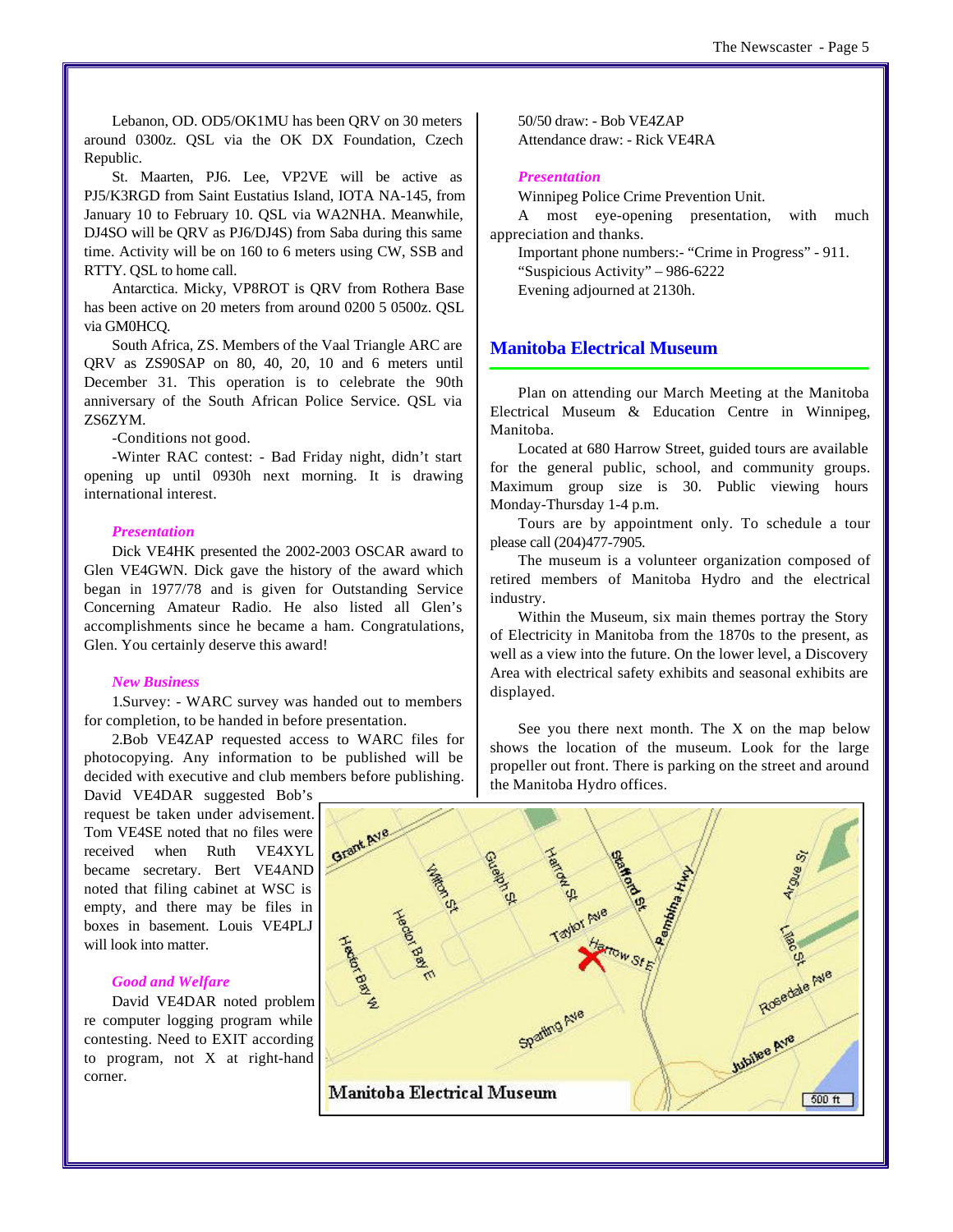# **News from the Net**

#### *5MHz band contact*

In a first, Richard Rogers VK7RO has made a cross-band contact with Canada on the 60-metre band.

The Marconi Radio Club at Newfoundland VO1MRC has been experimenting with the new proposed new 5MHz amateur band.

In a prearranged test VO1MRC was initially heard by both Andrew Boon VK7AW and Richard VK7RO in late November, with VK7RO achieving a cross band 40mx/60mx CW QSO on 21 December.

VO1MRC using 90 watts output to a half wave vertical has also confirmed reports from North and South America and Europe.

Other 5MHz experiments by radio amateurs are being conducted in the United States and Britain. *-WIA Victoria*

#### *Collins radio reproductions*

An antenna switch, plastic trim, front grille, pointer knobs and winged badges from the famous Collins radio line are being reproduced to an eager collector market.

British firm, Advanced-Optics Limited which is offering high quality Collins reproduction items has an online catalogue <http://www.advanced-optics.com/collins.htm> and the products are being sold in the US through the Collins Radio Association in Pennsylvania<http://www.collinsra.com> *-WIA Victoria*

#### *New antenna technology*

An antenna specialist firm Antenova claims to have developed a novel ceramic material that radiates pencil-beam signals from hand-held units.

The British EE Times publication reports that Antenova has effectively torn up the rule book for antenna design with its high dielectric technology.

One of the main benefits is that the antennas are made from non-conducting material and do not suffer from the same kind of conductor losses that effect conventional copper antennas.

The company's patented antenna design provides directionality by a compact, single element structure, as opposed to multiple element phased array antennas.

Other claimed benefits are high efficiency, immunity to proximity de-tuning, flexible bandwidth, and increased power handling due to fewer conductors.

Antenova will be marketing the antenna in early 2003 to the Wireless LAN, mobile and cordless phone, short-range communication, automotive, and military sectors. *-WIA Victoria*

#### *New Saudisat*

Robin Haighton, VE3FRH, and AMSAT-NA President is pleased to announce that he has received the following E-mail from Saudi Arabia.

Dear Mr. Robin Haighton,

We are pleased to inform you that the Space Research Institute of KACST has successfully launched its third spacecraft, SaudiSat-1C. The launch and separation were accomplished flawlessly on December 20th, 2002, using a modified SS-18 intercontinental ballistic missile.

SaudiSat-1C carries several experiments, including a new mode J FM amateur repeater experiment operating on 145.850 MHz uplink and 436.800 MHz downlink. The repeater was activated and tested this past week, and we are pleased to make it available to your members and amateurs world-wide as power permits. The repeater is accessible using a 67.0 Hertz tone on the uplink, for on-demand activation.

The receive antenna is a single element quarter wave whip on top of the spacecraft, feeding a VHF receiver with -124 dBm sensitivity, while the UHF transmitter is coupled to a quarter wave antenna element on the bottom of the spacecraft, radiating 250mW of RF energy.

We kindly request a new Saudi Oscar designator for our spacecraft.

73, Turki Al Saud Director, Space Research Institute. KACST. Riyadh, Saudi Arabia

Robin informed the AMSAT-BB readers that, "This satellite will require activation on each pass by a designated control operator. A world-wide network of designated control operators is now being developed so that Radio Amateurs may begin using the satellite immediately." He continued, "You will note however that a 67.0 Hz tone is required to switch on the satellite when uplinking. The purpose of this is to try and remove annoying interference. You will note that the operational Frequencies are the same as AO-27. We expect that the satellite will receive an OSCAR Number within a few days." *-WIA Tasmanian*

#### *NEW SAUDISAT GETS OSCAR DESIGNATION*

A third satellite in the SaudiSat series has earned an OSCAR designation from AMSAT. SaudiSat-1C now will be known as SO-50. The Amateur Radio payload was successfully placed into orbit December 20 from Russia's Baikonur Cosmodrome by a modified Soviet-era ICBM. The German-made SAFIR-M Amateur Radio payload < [http://www.arrl.org/news/stories/2002/12/24/3/#German>](http://www.arrl.org/news/stories/2002/12/24/3/#German)

went into orbit during the same launch, as part of the RUBIN-2 scientific satellite. SAFIR-M has been designated as AO-49. SaudiSat-1C is a project of the Space Research Institute of the King Abdulaziz City for Science and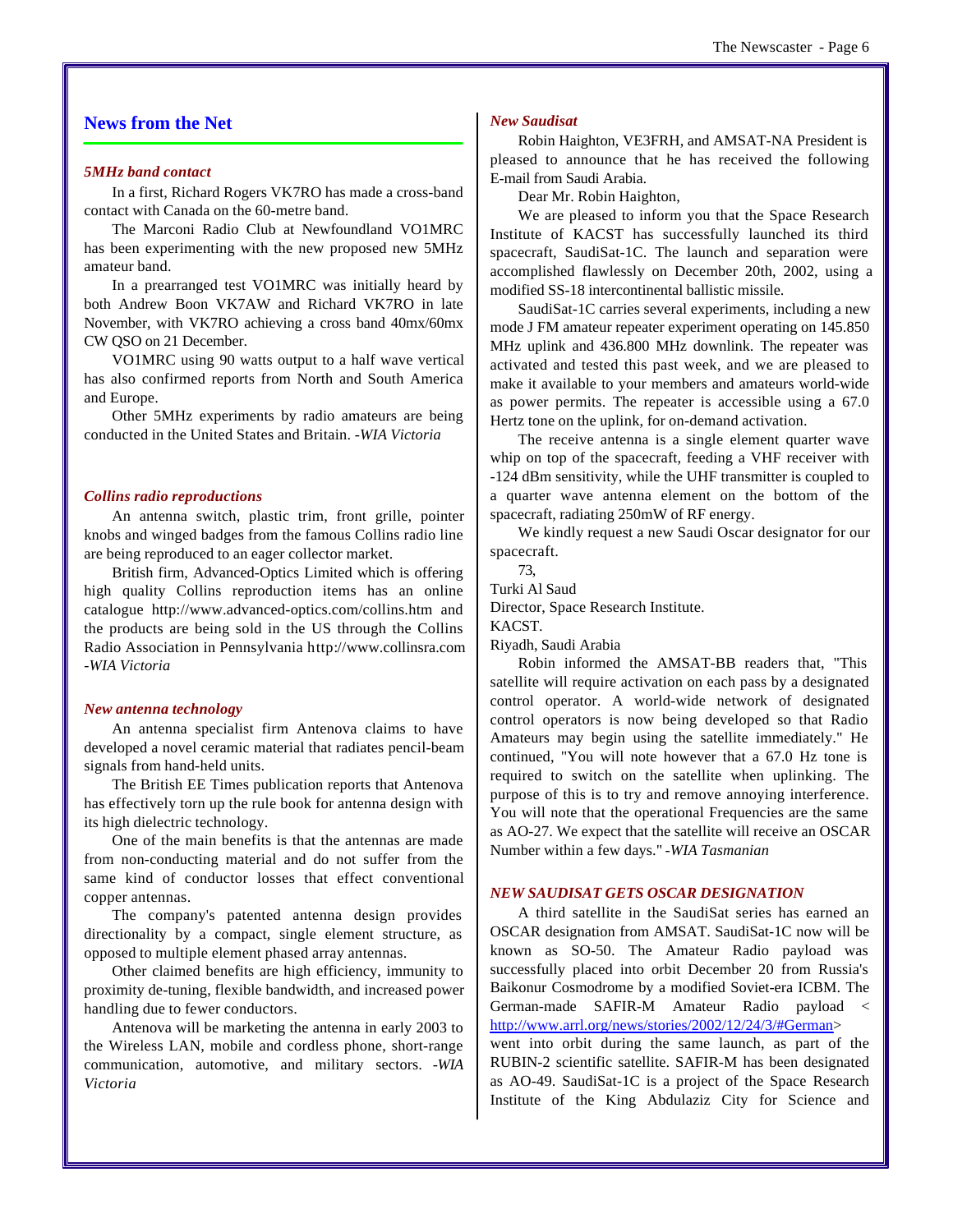Technology (KACST) [<http://saudisat.kacst.edu.sa/>,](http://saudisat.kacst.edu.sa/) an independent scientific organization of the Saudi Arabian government. "On behalf of AMSAT-NA I wish to congratulate you and your associates at Space Research Institute of KACST on the successful culmination of this project and hope that amateurs all over the world will have an opportunity to use SO-50," said AMSAT-NA Board Chairman Bill Tynan, W3XO, in making the announcement this week.

SaudiSat-1C follows by a little more than two years the launch of SaudiSats 1A and 1B. Now in a 650-km (400 miles) orbit, SaudiSat-1C carries several experiments, including a new Mode J FM amateur repeater. The downlink frequency is 436.775 MHz. The uplink frequency is 145.850 MHz. A 67.0-Hz CTCSS tone is required for on-demand access to the satellite, which shares the same frequencies as AO-27 and SaudiSat-1A. Space Research Institute Director Turki Al Saud reports that the SaudiSat-1C repeater was activated and tested this past week. Its receiving antenna is a quarter-wave whip atop the spacecraft. The 250-mW UHF transmitter is coupled to a quarter-wave antenna on the bottom of the spacecraft. He said the repeater will be available to amateurs worldwide as power permits.

For tracking, the NORAD identifier for two-line Keplerian elements is 27607*.- ARRL*

#### *Licensed Radio Amateurs on the Increase*

With around 6000 new licensees during 2002, thanks to the Foundation Licence, the number of amateur radio licences in the UK increased by about 10 per cent during the year. 2002 was also a good year for growth in the USA. According to Bill Pasternak, WA6ITF, of 'Amateur Radio Newsline', the number of American licensees increased by 2200 to 682,591 during 2002. During the previous year there had been a loss of 816 licensees. Last year 4082 people either upgraded to the top license class in the USA, 'Extra', or went straight to it from zero, indicating an increased interest in the Extra Class since the Morse test was reduced from 20 to 5 words per minute. *- RSGB*

#### *Morse code on the super information highway*

A new software program called CW Communicator is being tested which promises to allow Morse code contacts through the Internet.

The FISTS CW Club reports that the program allows incoming code messages to be seen as a flashing light on a PC monitor, or heard as tones via the sound card and speakers. It even accommodates those who can read the code from a traditional landline telegraph sounder. Anyone interested can find the CW Communicator program at <http://www.mrx.com.au>- *WIA Victoria*

# *HIGH SPEED MULTIMEDIA HAMMING COULD BE THE NEXT BIG THING*

High-speed multimedia hamming via the "Hinternet" could be the next big thing for Amateur Radio. That's the hope of the ARRL High Speed Multimedia (HSMM) Working Group, which is adapting the highly popular IEEE 802.11b Part 15 wireless Internet protocol to Part 97 amateur operating.

"We expect it to be nothing less than revolutionary!" says John Champa, K8OCL, who chairs the ARRL HSMM Working Group--a subset of the League's Technology Task Force. The Working Group's new "High-Speed Digital Networks and Multimedia" page <http://www.arrl.org/hsmm/> recently premiered on the ARRL Web site.

Champa's team is calling the specific techniques, software and hardware involved "the ARRL 802.11b protocol" to distinguish it from the unlicensed, commercial protocol. Systems employ direct-sequence spread spectrum techniques and operate in the 2.4 GHz range. The term "Hinternet" (ham + Internet), Champa says, is a user-friendly way to refer to the development of high-speed Radio Local Area Networks (RLANs) capable of simultaneously carrying audio, video and data signals.

"The development of the ARRL 802.11b protocol will significantly enhance Amateur Radio, especially with respect to emergency communication and support of public service activities," Champa predicted. He and his HSMM Working Group colleagues also expect that it will attract many technically oriented users of the Internet and wireless LANs to get their amateur tickets.

In addition to emergency communication, Hinternet applications could include two-way streaming video, full-duplex streaming audio, Voice over Internet Protocol (VoIP) applications such as eQSO, EchoLink, iLink and IRLP, and digital voice. As on the wired Internet, communication can be point-to-point, point-to-multipoint and multicast at high bandwidth.

"An emergency volunteer equipped with a laptop or a wireless PDA (personal digital assistant) with a microphone and a small video camera now has the tools to be a mobile set of eyes and ears in the midst of a communications emergency," says Working Group member Kris Mraz, N5KM. In Michigan, the Livingston County HSMM Experimenters Team already has three HSMM access points--called "Aps" in the commercial world--and about a dozen stations on the air centered on 2437 MHz. Another group of Amateur Radio 802.11b enthusiasts has recently organized in the San Antonio, Texas, area.

Although other amateur allocations also would be appropriate for Hinternet operation, the use of 2.4 GHz was an easy choice, since Part 15 WiFi (wireless fidelity) devices already operate in that part of the spectrum, and inexpensive commercial equipment is widely available. Acting on an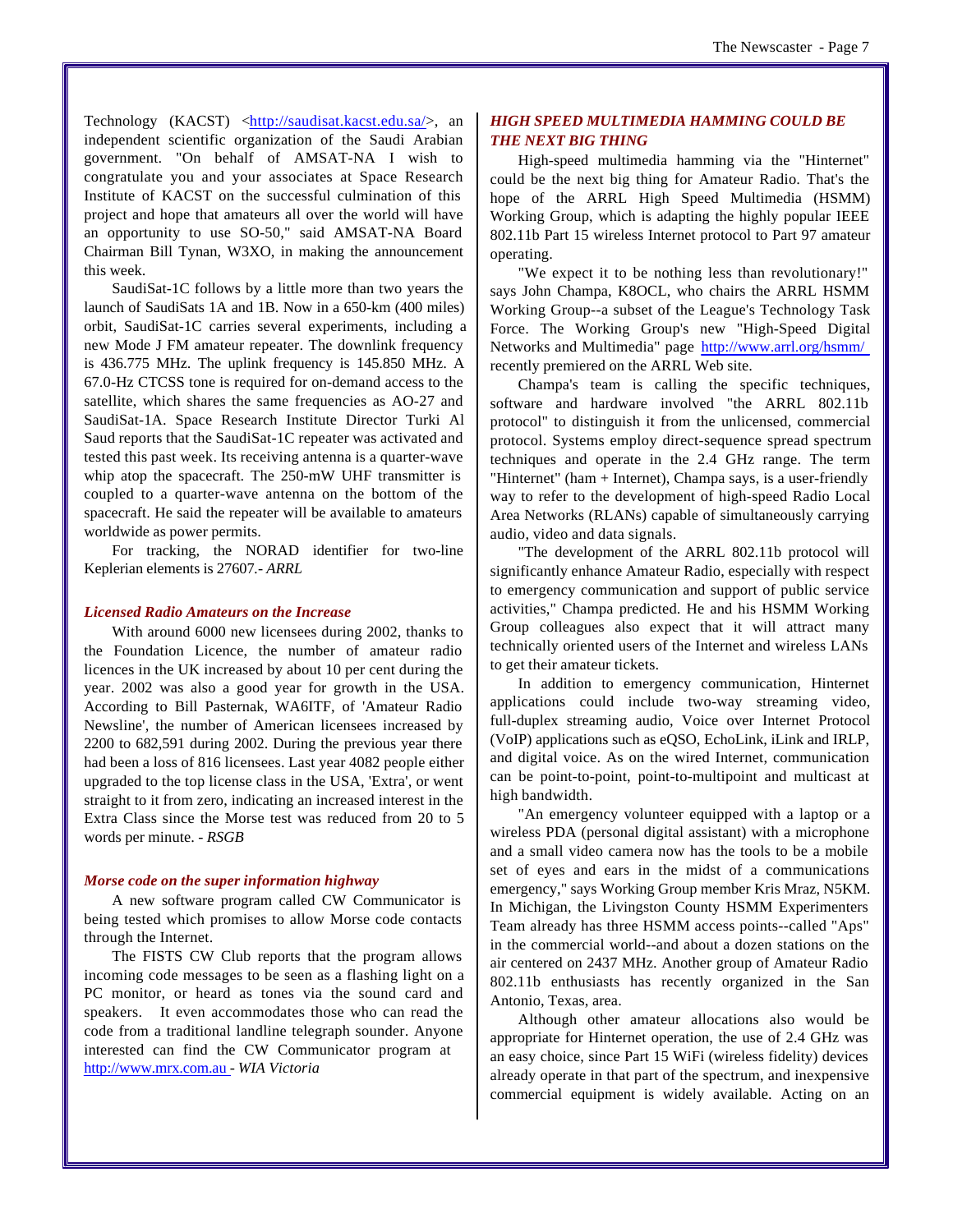ARRL petition, the FCC has proposed elevating amateurs to primary at 2400 to 2402 MHz.

The ARRL publications catalog now includes the book 802.11 Wireless Networks: The Definitive Guide by Matthew S. Gast. The book covers the topics of creating and administering wireless networks.

Champa says that taken in a nationwide context, the meaning of the term Hinternet goes deeper than just an amalgamation of words. "In nautical terms the word hinterland is 'the land beyond the coast,'" he said. "And so it is with us. 'The Hinternet' is the radio net beyond the Internet." *- ARRL*

# **WPGARES Jeff Dovyak VE4MBQ**

Our January General Meeting featured Richard Kazuk VE4KAZ who gave us an interesting and concise presentation on Packet Operations at the Head of the Red Regatta. Or membership approved a resolution restricting the use of Winnipeg ARES logo clothing or items to Winnipeg ARES members or amateurs volunteering for Winnipeg ARES. John Foster has volunteered to be our "coffee-maker" for general meetings.

 Thirteen WPGARES members braved -29.9 C Wind Chill on the afternoon of SUN 26 JAN to carry out Exercise 30 - repeater coverage testing with HTs on the Red River in preparation for Festival du Voyager. Participants were VE4s: KEH, YYL, GWN, SE, VID, DAR, CRS, CLK, JNF, AJR, RCJ, ACX, MBQ. Special thanks to: Yori Tsuji for use of VE4TWO, Bob Jacobs for letting us use his home station to host TWO, Interlake Amateur Radio Club for use of VE4ARC, Prairie Mobile Communications for use of VE4CNR. Previously we set up TWO each day at The Forks and took it down at day's end. Bob lives in the Riverview area almost in the midpoint of the proposed Sled Dog course.

The volunteer briefing for Festival du Voyager Sled Dog Races (Public Service Event 71) is TUE 11FEB 1900h at Manitoba Sports Federation 200 Main Street, Room 228. Thirty WPGARES members are scheduled for this fun-filled all-weather operation 15, 16FEB. We are still in need of one snowmobile equipped amateur radio volunteer.

Planning for the 2003 Manitoba Marathon SUN 15 JUN is underway, if interested please see Robert Stegmaier's article elsewhere in this issue. The Marathon Radio Group is composed of Robert VE4RST, Richard VE4KAZ, Yori VE4ACX, Wayne VE4WTS, and Jeff VE4MBQ.

The WPGARES display is in need of renewal or replacement. Any members interested in volunteering to look after this needed work please contact Richard Kazuk, ve4kaz@rac.ca

Our next General Meeting is TUE 18 FEB 1900h Sir Wm Stephenson Library 765 Keewatin Street. Two topics are scheduled: Future Digital Direction, Wayne VE4WTS; Message Handling Jeff VE4MBQ.

 **1456 Logan Avenue Winnipeg, MB, Canada R3E 1S1 Phone (204) 774-9313 Fax (204) 772 3550** *comtelco@cyberspc.mb.ca Canada Wide Mail Orders*

# **2003 Manitoba Marathon Volunteer Request By Robert, VE4RST**

Another holiday season has come and gone and although the weather is still cold it is time once again to look forward to the coming summer. One of the major events in this upcoming season for Amateur Radio is the 2003 Manitoba Marathon. Last years marathon was a great success. Support for the runners through the presence of Amateur Radio provided for a smooth running event as well as prompt emergency communication when needed which helped save lives. Last years event will also bring many changes to the radio structure of the 2003 marathon through past volunteer's post event suggestions and insights.

With all of this in mind it is time again to think about, generously, giving up a portion of your Fathers Day to volunteer for the marathon. We are asking for your co-operation in volunteering early this year so that the 2003 organizing committee can get a feel to the amount of amateurs and helpers that will be staffing the event. This way the committee can plan not only to fill all of the regular posts, but, hopefully expand our communication ability into areas such as the transit shuttle busses which worked extremely well last year.

This years Manitoba Marathon will be held on Sunday, June 15th with your commitment being from about 6 in the morning to about 1 in the afternoon. There is also a pre-event meeting, the week prior to the marathon, where individual station information packets are discussed and distributed. As perks for volunteering for the marathon, T-shirts, tickets for the pasta feast and an open invitation for the post event BBQ are usually provided.

So, open your calendar, ask your significant others and consider volunteering for this years event. If you have given of your time in the past or have any posts that you would prefer to be stationed too, the organizing committee will try its best to comply. The earlier we can hear from you the better.

The Race Director of the Manitoba Marathon has stated many times that the marathon could not run as smoothly and

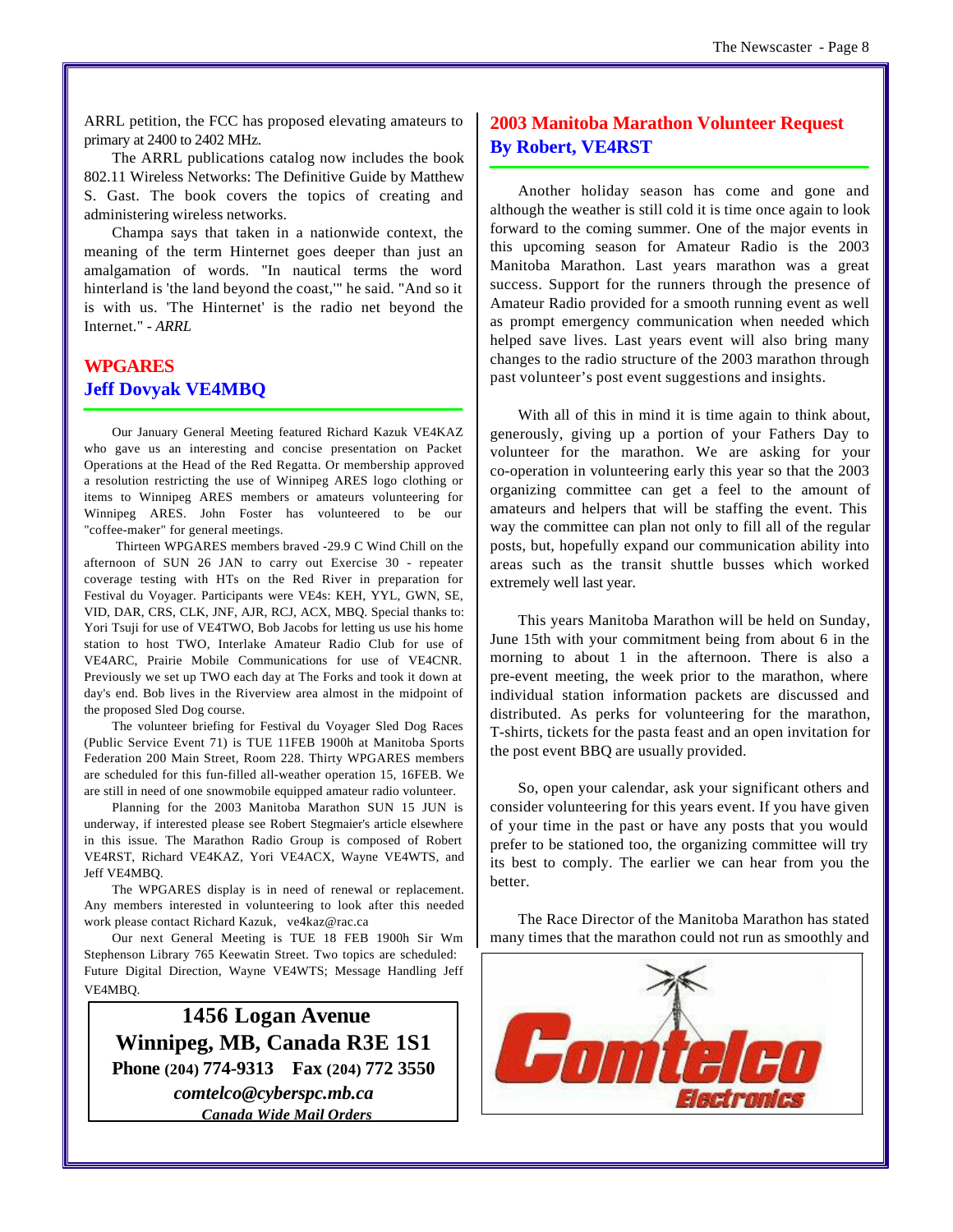as safely as it does without the dedicated commitment of the Radio Amateur community. Please help us make this event not only an exercise in communication but also an ongoing tradition in amateur radio.

You may contact me in one of two ways: E-mail ......... ftphysio@mb.sympatico.ca Phone ............................. 982-9600 (if on answering machine please leave message)

# **Please indicate**

- ãIf and when you last volunteered for the Manitoba Marathon
- $\angle$  Your call sign and your name
- $\angle$  Your, last position posted at the marathon and if you wish to volunteer there again. (if applicable)
- $\angle$  Your phone number and preferred time of contact
- $\angle$ If you wish to be posted with someone in particular
- $\angle$  Your T-shirt size
- ãWhat was the first year that you volunteered for the Marathon

# **What is the DARF Trust?**

# *DARF is the Defence of Amateur Radio Fund.*

It is a Trust Fund established in the early 90's by the Canadian Radio Relay League, to provide financial support for research, and to defray travel expenses of a delegate to World Radio Conferences to defend the Amateur Radio Bands. The Fund is maintained by donations from individual Canadian Amateurs and from Canadian Amateur Radio Clubs. The fund is entirely separate from Radio Amateurs of Canada, and RAC Directors and Executive do not control how the funds are spent.

# *How is the DARF Trust Fund Managed?*

The Fund is managed by three trustees who are Canadian radio amateurs, Gerry Hohn VE6LB, (Chair), Dave Snydal VE4XN, George Gorsline VE3YV. The trustees consider requests for assistance in the context of the terms



**386 Belvidere Street 885-9278 <http://www.escape.ca/~ve4jnf> ve4jnf@escape.ca** of reference and objectives set for the Fund. If the request is deemed valid, the trustees allocate funds to reimburse legitimate expenses. RAC has agreed to provide administrative support for collecting donations and transferring the funds to the Trust, however the fund remains separate from, and cannot be used for, RAC financial transactions.

# *How is the DARF Trust fund used?*

The fund is used to reimburse travel expenses of a Canadian Amateur Radio delegate to a World Radio Conference. **The next such conference, WRC 2003, is scheduled for the month of June 2003**, in Geneva Switzerland. Even if all expenses are kept to a bare minimum, the cost of travel and living expenses for approximately one month, is expected to be in the range of \$10,000 to \$12,000.

#### *How can I donate to DARF?*

Donations may be made by cheque or credit card (Visa or MC) to RAC Headquarters Cheques should be made out

to **The Defence of Amateur Radio Fund**, and may be sent by mail to:

"Defence of Amateur Radio Fund" 720 Belfast Road, Suite 217 Ottawa Canada, K1G 0Z5

 **Editors Ramblings By Derek VE4HAY**

#### *Did you Know*

Want to see your PKS31 signal from a receiver in Germany. <Http://www.hamradio-portal.com/psk/start.html>

This empty space is the space I reserved for all the small and medium sized articles provided by the members. Surely someone has something to write?! Don't leave it all to the four people who contributed this month. They too, get tired of doing all the work when they could be with their families.